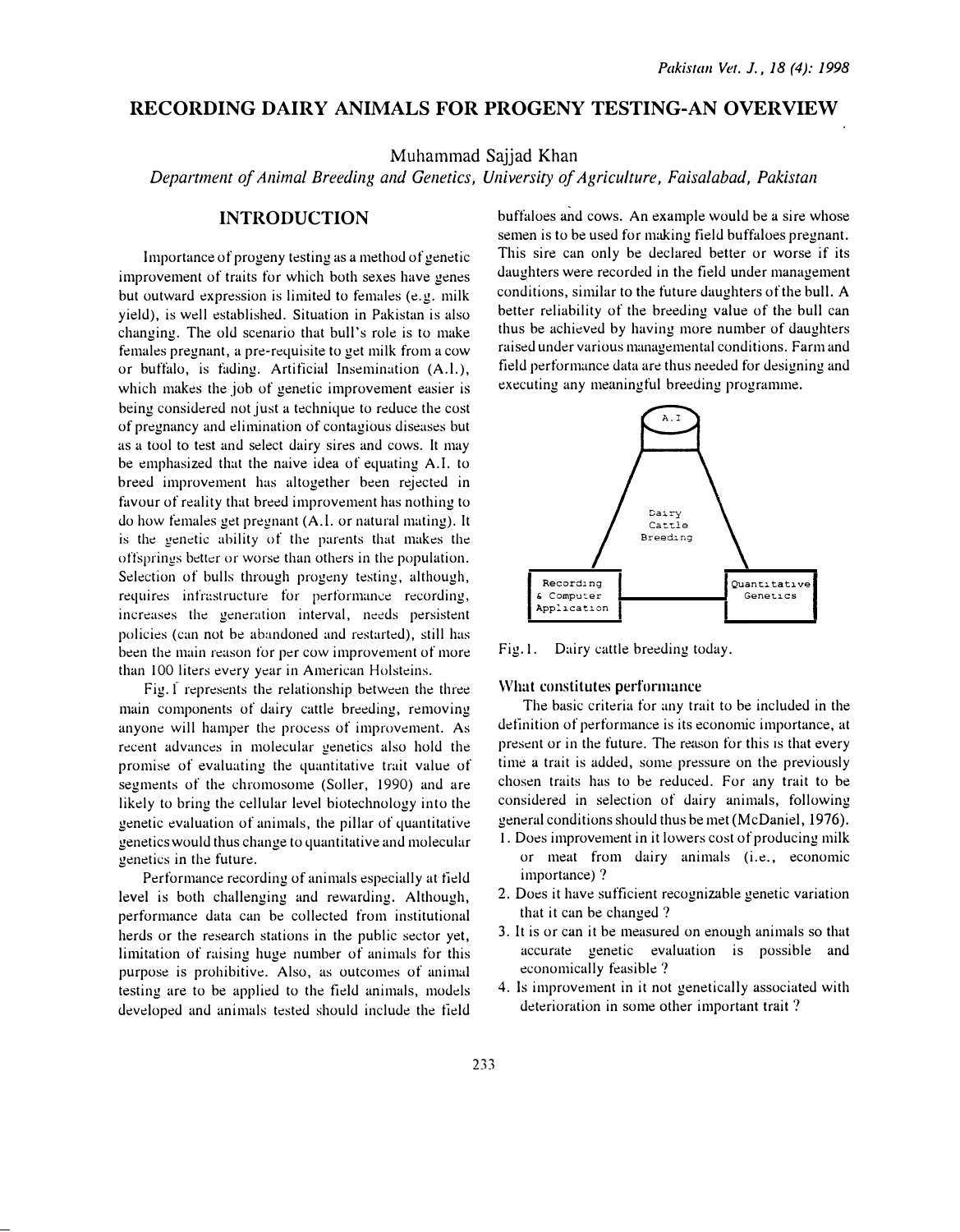#### Yield traits

Milk yield is the most important of the yield traits and is currently being recorded at institutional herds at a specified interval. The time and interval of recording however, vary greatly from daily recording to monthly recording. Insonsistency also exists for different species. This perhaps is due more to the manpower availability than difference in perceptions regarding the accuracy for lactation yield estimated at varying intervals. McDaniel (1969) reviewed sixty research reports dealing with the estimation of lactation milk yields from samples taken at various intervals and concluded that alternate AM-PM recording was adequate. Recording monthly was determined 95% as accurate as the daily recording and economics of recording would allow tolerance of inadequacy of 5%. Kaura et al. (1983), and Dass and Sharma ( 1994) reconunended twice a day tield recording of buffaloes at a 30 day interval. Dev �md Garcha (1988) also suggested AM or PM recording according to season for buffalo milk recording. Kumbhar et al. (1995) have also suggested four weekly test interval for recording Red Sindhi cows. Most of the production testing 'programmes now a days use AM-PM recording at approximately monthly intervals.

Milk recording, both for morning and evening milkings under tield conditions, is difficult especially, the morning milking. Severe weather conditions making it even worse. Khan er al. (1997c) explored the feasibility of estimation of lactation milk yield from once a month, morning or evening, records only. Using complete lactation records of Sahiwal cows various test plans for predicting lactation yield from partial records were compared. Recording morning and evening milkings at a monthly interval was used as a standard (AM-PM plan) for comparison. Cows on an average produced 8.6% more milk in the morning as compared to the evening milking. Based on correlation between actual and predicted milk yield, AM plan was generally better than PM plan while correlations for alternate AM-PM plan were also comparable. Standard deviations of biases (difference between actual and predicted milk yield) were lowest for the standard AM-PM plan while highest values were observed for the alternate PM-AM plan. Proportions of predicted lactations falling within a range of  $\pm$  10% of the actual lactations were around 70% for the four plans as compared to 78% for thestandard plan. Lactation milk yield could be fairly accurately predicted from alternate AM-PM plan as well as PM plan for use under the field conditions. Studies to develop models for various recording plans for buffaloes and the crossbred cattle are underway.

Morning and evening recording at a monthly interval would thus be adequate for cows and buffaloes under our conditions. In the start however, procedures such as alternate AM-PM recording for first 4-5 months of lactation would be adequate. The precaution would however, be that interval for such recording be 23-37 days (i.e. 30  $\pm$  7 days) at random for any buffalo or cow. The relaxing factor of a week would help to allow the recorders to adjust for any public holidays, weather severity or other unknown emergencies. Precise factors for adjusting such records can be worked out from buffaloes and cows at institutional herds and some have already been published (Khan et al., 1997c). A format for collecting data at field for buffalo is presented in Fig.2 and 3. The recording of time as shown in the performa for test day information (Fig. 2) is important to adjust the records to 24-hours interval. Again, studies are still required for adjusting yield for different milking interval. The tlexibility from 24-hours interval is necessary to get the accurate records as it is rather impossible to force the farmer to milk the cows at an exact time. Also, if milking interval is not 12 hours, recording the time for milking prior to the milking being recorded would also become important.

At the processing and reporting centre, the information recorded on every animal would be adjusted for environmental variables such as frequency of milking, milking interval, age, stage and season of calving etc. The end product being a mature equivalent record usually called 305d-2X-M. E. Choice of the base age for buffaloes to calculate mature equivalents and adjustment factors for age at calving adjustment have been presented earlier (Khan et al., 1997a). Similar factors for lactation length adjustment have also been worked out (Khan, 1997). Other parameters of individual lactations as well as lifetime parameters would also be estimated at the data processing centre. Cows and bulls' ranking on transmitting abilities for various traits and indexes would be required. Sire summaries would need to be published periodically for advertising and promotion (locally and for intemational market) as well as for feed back to the farmers for the purchase of semen. For international market however, bulls would be required to be free from known genetic defects, an area untouched so far, and a challenge for the researchers and planners. Procedures for Animal Model evaluation of Sahiwal cows and Nili-Ravi bufhdoes have previously been suggested (Khan et al., 1997; Khan et al., 1997b).

Fat percentage has previously been recorded at some of the institutional herds but such recording has not been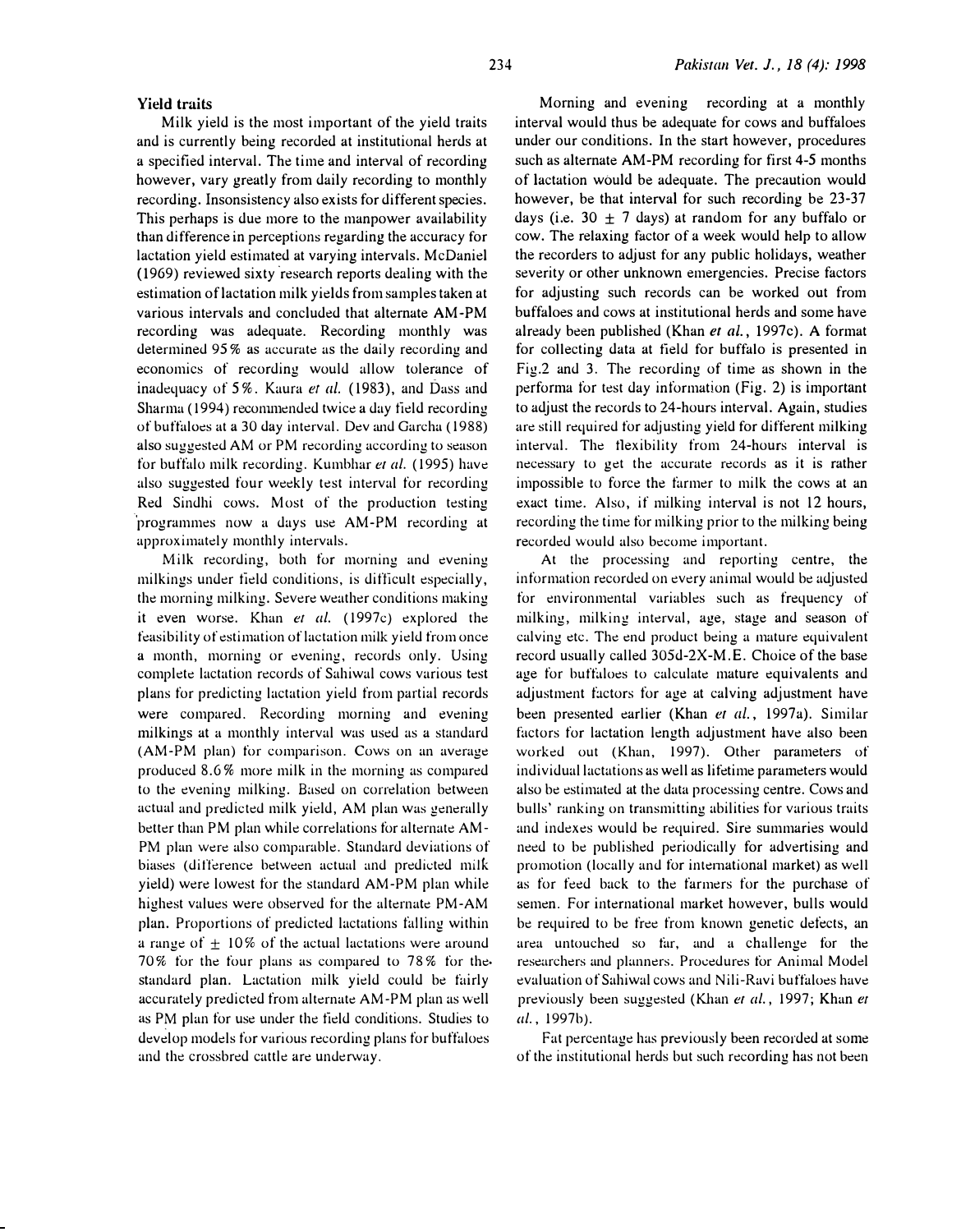persistent, the few reports published provide some basic information on both Sahiwal and Nili-Ravi (Shah et al., 1983; Hasnain and Shah, 1985; Iqbal, 1996). As the farmers or at least milk collectors are being paid tor this yield trait, it can not be left out. The procedure of recording would not be different from that of the milk yield except that a representative sample of morning or evening milk would be collected by the recorder and processed at the centre/subcentre or to be sent to the central laboratory for- analysis. Due to comparatively higher percentage of fat, buffalo milk quality deteriorates quickly. Preservatives such as potassium dichromate can help to keep the consistency of the milk if required. The traditionally used Gerber method can be replaced by machines such as Milkoscan which uses infra red rays to measure milk fat (Fabbri and Villa, 1991)

Protein and other constituents may be recorded in the long run when automatic equipment can be made available, but may not be included at this stage as it can delay the execution of any such performance recording programme. Milk samples of Italian buffaloes are routinely tested for protein as reported by Fabbri and Villa ( 1991).

#### Reproduction

Reproduction has a high economic value because it is necessary for initiation of lactation. Bulls differ in their fertility under A.l. conditions. For cows, information at breeding about the date of breeding and the identification of bull is important. At calving, date of calving, calf identification, calf condition including its weight and problems related to calving need to be recorded. Calving difticulty is recorded in advanced production systems but data are not available for cattle and buffalo for this trait in Pakistan. Generally, however, this does not seem to be a problem. Institutional herds can do such recording. so that heifer's matings can be planned.

# Type data

The physical appearance of the animal usually gets such more important than any other quality including the milk yield. Yet information on the dairy breeds of cattle (Sahiwal and Red Sindhi) and buffaloes (Nili-Ravi and Kundi) is not available. The term 'breed type' is commonly used to described the physical characteristics of animals for a given breed. Breed type would include the desirable characteristics of conformation (such as colour, size, shape, style, and many other traits) plus the specific characteristics that distinguish one breed from the other. A good example of this would be the term

'Punj-kalian' which distinguishes Nili-Ravi breed from other breeds of buffalo. The type generally refers to the ideal or standard of perfection which combines all the body characteristics. The economic value of type may vary a great deal from one location to another and is different from milk production as its value is nearly the same on all farms in a market setup. Also, type is measured by subjective judgment (i.e. beauty is in the eye of the beholder) as opposed to milk yield which is measured objectively.

For type evaluation, bulls and cows get different weightings for different categories (Table 1). The final score is expressed as a number with grades as Excellent, Very Good, Good Plus, Fair or Poor. Individual traits thus need to be defined. The linear scoring programme such as the one adopted by Holstein Association of US, can provide a framework for evaluating animals more precisely by simplifying

#### Traits

Such a scoring resulted in more consistent scoring (higher heritabilities) with more variation (effective selection). The Herd Linear Summary Graphs providing a graphic comparison of herd average versus breed average can be an important tool for farmers to decide the "keeps" and "culls".

Table I: Relative importance of different categories for typing cows and bulls

| Cows            | %  | Bulls           | %  |
|-----------------|----|-----------------|----|
| Frame           | 15 | Frame           | 30 |
| Dairy character | 20 | Dairy character | 25 |
| Body capacity   | 10 | Body capacity   | 20 |
| Feet and legs   | 15 | Feet and legs   | 25 |
| Udder           | 40 |                 |    |
|                 |    |                 |    |

Holstein Association ( 1995)

For cattle, information on other developed breeds can be helpful but for buffaloes, the challenge is even greater. A score card proposed for Indian buffaloes (Saini et al., 1988) gives different emphasis to different categories of traits. The 100 point score cards was partitioned into general appearance (30), dairy characteristics (20), body capacity (20), and manunary system (30).

# Other traits

Milking characteristics such as milking speed are important. Sott milkers are usually valued more than the hard milkers because of discomfort attached to milking the hard animals by hand. Temperament has also been attached a lot of importance. This may be important if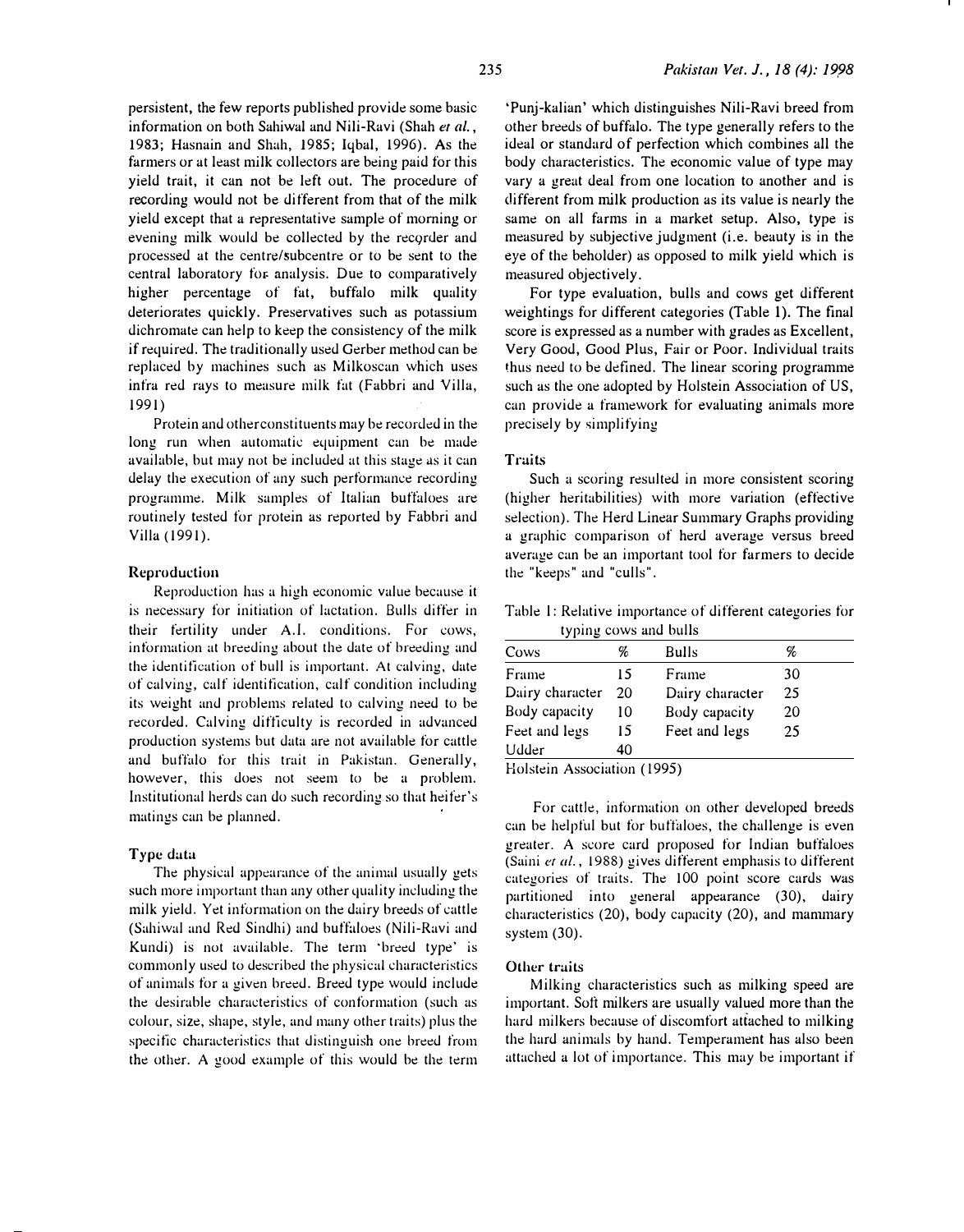animals are allowed to suckle for letdown of milk and if calf dies, animal goes dry. Also, management of dairy animals by woman attaches an additional value to the trait. Similarly, disease traits are also recorded in advanced recording systems and information such as somatic cell counts is routinely collected to select bulls for mastitis resistance. These and other such traits need the attention of the researchers but may not be included in the production recording schemes in their inception.

# Animal identification

One of the most important function of any dairy recording programme is animal identification. Daily management decisions concerning breeding, feeding, selection, calving and culling depend upon accurate identification of animals. Proper identification is necessary for registration of animals with the purebred cattle associations and for keeping records of cows on production testing programmes (Schmidt er al., 1988). Problem of misidentification of animals in the developed world is still unresolved. Van Vleck (1992) referred a German study that as many as one-six of all A.I daughters are misidentified as to the sire. A similar situation was feared in the US animal industry. As the advanced methods of animal evaluation, such as Animal Model use all known relations, breeding values of animals can be quite misleading and incorrect if identification system is not adequate. In US, individual cows are identified at the herd level by a barn name or. number which is cross listed at the regional dairy record centre with a herd control number to assist in dairy records processing bookkeeping. The control number is cross referenced to a permanent identification for cows that are registered with the breed association. Metal ear tage numbers are used for permanent identification of cows without a registration number. Cows may also be identified with removable dectronic ID units carried around the neck or in the ear. The barn name or number is usually associated with a neck tag or an ear tag to provide visual verification of the identity of individual animal. A final means of identification is either a sketch of color markings or an ear tattoo. All these methods are cross listed with each other and recorded in the databases where sire and dams are also recorded for use in genetic evaluation. Under Italian situation, several sires are raised together with females for the natural service, making it difticult to identify the sire of any buffalo calf born. To verify the paternity of the animal DNA fingerprinting is expected to be used in the future ( Fabbri and Villa, 1991). This describes the importance of pedigree information in animal testing programmes with cattle and buffaloes.

Every animal should thus have a permanent identification number in the form of ear tag which can be cross-referenced with some other means of identi ficution whenever required. This may be called as registration number. The number should tell the breed of the animal (e.g. SL for Sahiwal and NR for Nili-Ravi, S and N may also serve the purpose), the year of birth (e.g. 97), the location code (which may be centre/subcentre or some code for a particular farm or even an owner, e.g. B for Bahadurnagar if the animal was first registered from this farm) and a three digit serial number which can identify animals born within a year (order of birth or purchase etc.) for any location/owner/farm. An example would be S97B001 should indicate an animal of Sahiwal species, born in 1997, registered from Livestock Experiment Station, Bahadurnagar and had a serial number 001 given to it. The animal should have the serial number on it in the form of some ear tag, neck chain or freeze brand. The advantages of some identification types over others have been discussed by Schmidt et al. (1988). Thus for a given location, the animals can have the same serial number after some 999 registrations from that location . The above suggested number system can be expanded to eight digits if required. For example if case of four digits for serial number and two digits for location. The old method of numbering animals to show quarter of year of birth  $(1.7,$  born in Ist quarter of 97) does not provide additional information if birth year is known. Also, animals born at a distance of 10 years can be allotted the same number.

The individual record sheet for any animal should have a sketch for right and left side of that species along with a sketch of the face. At the time of registration, sketch of animal's color markings should be drawn on it. This should help in the identification. A specific name given to the animal by the owner should help is distinguishing the individual animals.

#### Other information

Effective recording system would also require that other than animal's own identification number, name, color etc., information should be recorded on:

- 1. Sire and dam identification.
- 2. Birth date of the animal
- 3. Traits of economic importance (milk yield, fat yield etc.) along with the dates of measurements and time of sampling.
- 4. Dates of calvings and drying.
- 5. Known environmental and managemental effects e.g. farmer's category.
- 6. Reproductive performance including the identification of the calves born and the bulls used as mate.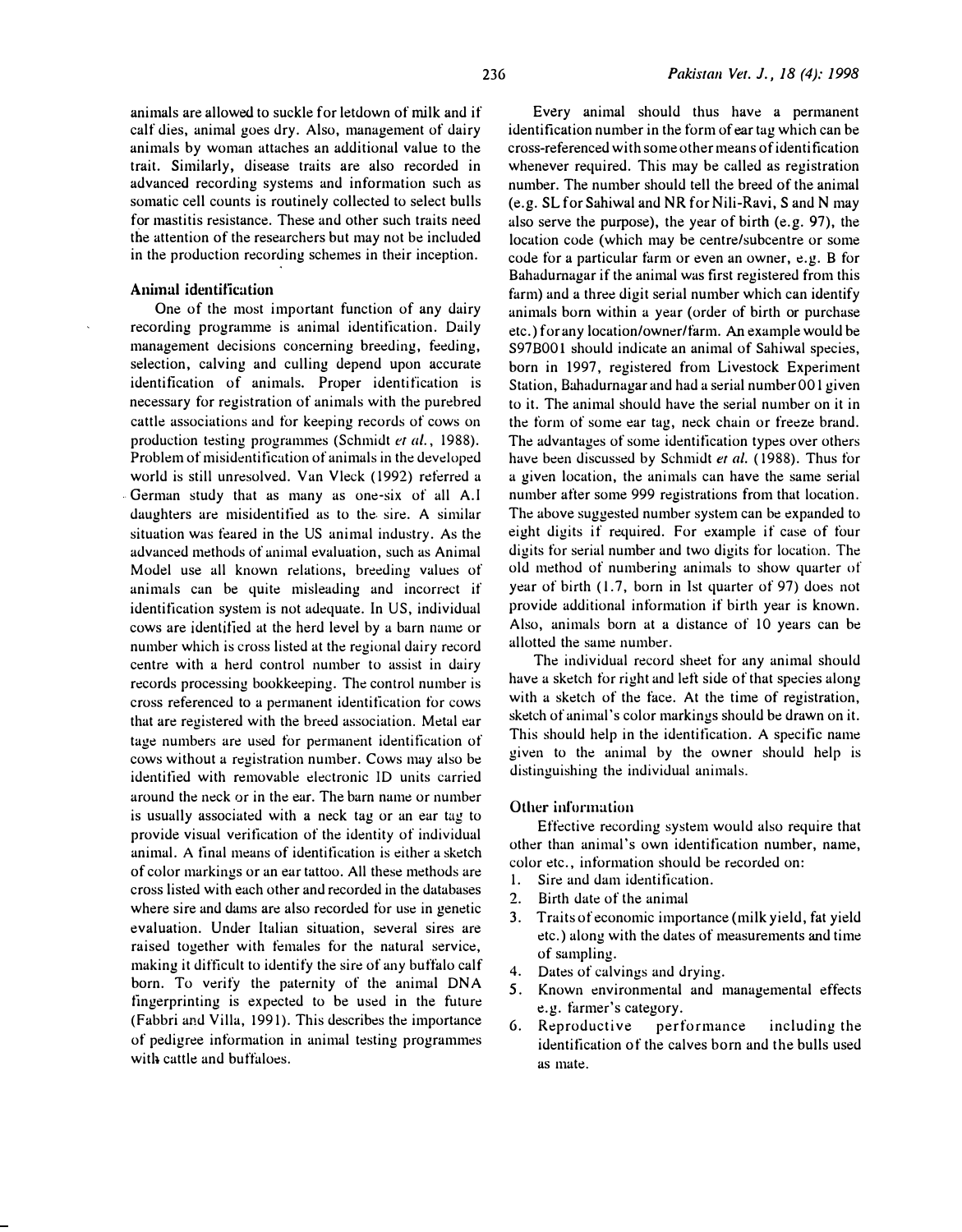- 7. Growth traits like birth weight, weight at weaning, at tirst breeding and calving etc.
- 8 Vaccination and treatment records for various diseases.

Minimum number of daughters to be recorded for any bull is also an important issue to be considered in any recording program. Genetic gain can be improved by optimizing accuracy (daughters per bull) and intensity (choosing the topmost bulls). As an example, if 1000 daughters can be recorded, tirst extreme situation can be 100 daughters per bull (i.e. 10 bulls to be tested). In the second situation, 10 daughters can be recorded for every bull (i.e. 100 bulls to be tested). Now if the requirement of the breeding programme, is to retain only five bulls (depends on the number of services required, rearing and collection/storage facilities etc.), the genetic gain would almost be double in second as compared to the first situation. The optimum daughters superiority would however, come at the intermediate accuracy of 25 daughters per bull and selection intensity of 1 out of every 8 bulls tested. For smaller populations an optimum number of daughters per bull has been suggested to be 20 to 30 daughters per bull tested after random mating of test bulls. For larger populations, 50 or more daughters have been suggested by Schmidt et al. (1988). Another consideration in this context would be the distribution of duughters in one or several herds. Generally, if daughters of a bull are distributed in more herds, accuracy of breeding values would be higher as compared to distribution in few herds. Detining herd or more precisely herd-year-season (contemporaries) would still be very important in making valid comparison among bulls and issue has been discussed for Nili-Ravi buffaloes (Khan et al., 1997b) and Sahiwal cattle (Khan et al., 1997c).

The challenge of performance recording is to be met by realizing that initiation of such an effort needs religious zeal and zest. The low educational level of the farmers, less qualified extension workers and recorders, few incentives to the farmers, small herd size, lack of realization of need for progeny testing and the current poor data collection and processing are not all the problems. They are challenging but not impossible to cope with. Every developing nation faces such problems. Management information systems such as developed by Dairy Herd Improvement Programme Action (DIPA), India (Trivedi, 1996) and others can be looked into for comparison. Performance recording requires sustainable efforts and can not be done in bits and pieces. Let's do it to make this nation self-sufticient and beyond.

# RECOMMENDATIONS AND **CONCLUSIONS**

- 1. Studies required to make any recording scheme to fulfil the future needs of animal testing include:
- a) Heifer and calf growth charts, similar to Holstein and other developed cattle breeds (Hoard's Dairyman, 1990) for determining the efficient weight and age of breeding heifers. Indirect assessment of body weight from different body measurements is also required as direct measurement at field level would be difficult.
- b) Definition of management types based on the herd size, profession, land holding or some other criteria.
- c) Definition of linear type traits and development of score cards for type scoring dairy cows/buffaloes and bulls.
- d) Development of models to evaluate animals genetically under the prevailing situations of husbandry.
- e) Improvement of identification systems, acceptable to farmers.
- t) Data generation to develop factors to standardize for milking interval to 24 hours.
- 2. Recording programmes should be taken up only in compact areas where adequate extension service including A. I. is available or can be provided.
- 3. Choice of the farmers is important. Willingness to participate actively, and possessing preferably, <sup>a</sup> larger animal unit. Data collection would be less costly and cow family information can help to increase the reliability of sire proofs. Incentives to the farmers can also be helpful.
- 4. Realistic choice of traits in terms of manpower and other resources as over burdening data recorders can lead both to misinformation and disinformation.
- 5. As in such programmes the persons who actually do the job are the performance information recorders, their training should not be overlooked. Adequate funding for their travel for performance recording and feedback to the computing/processing units should help.
- 6. Reduction in less fruitful reports of public institutions. The monthly, bi-monthly, quarterly, biannual, and annual reports take a lot of time and resources. Only information used for future planning be sent to other offices.
- Modification in the recording procedures at public institution. Accuracy and improvements should be in the light of electronic needs of processing and evaluation.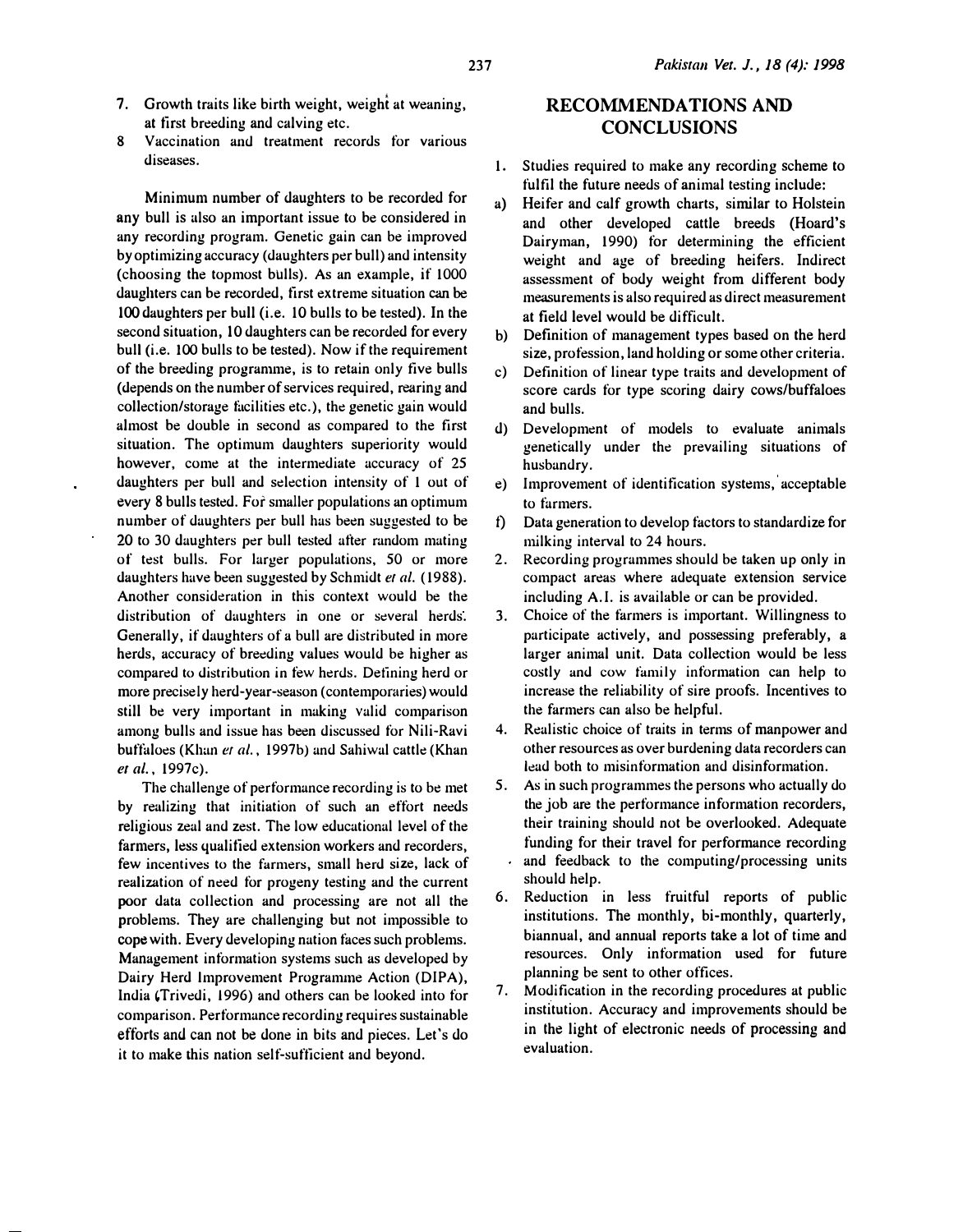| - - -<br>Animal Reg. #<br>Location/Herd<br>Birth date<br>Name<br>Sire<br>Dam |      |      |      | Farmer/Onwer<br>Characteristics<br>Location # |      |      |      |     |                     |                    |
|------------------------------------------------------------------------------|------|------|------|-----------------------------------------------|------|------|------|-----|---------------------|--------------------|
| Test                                                                         | Date |      | AM   |                                               | Date |      | PM   |     | Status <sup>1</sup> | Remarks<br>& Signs |
|                                                                              |      | Time | Milk | F %                                           |      | Time | Milk | F % |                     |                    |
| 10                                                                           |      |      |      |                                               |      |      |      |     |                     |                    |

| Fig. 2 Monthly production recording sheet |  |  |  |  |  |
|-------------------------------------------|--|--|--|--|--|
|-------------------------------------------|--|--|--|--|--|

Status: OK = every thing fine,  $S =$  Animal was sick, D = letdown not proper

| Fig. 3 Lacation Performance Sheet*<br>Animal Reg. #<br>Lacation/Herd<br>Birth date of cow<br>Name<br>Sire<br>Dam |                            |      |                    |      | Farmer/Owner<br>Side and face<br><b>Sketches</b> |     |        |                    |     |        |  |
|------------------------------------------------------------------------------------------------------------------|----------------------------|------|--------------------|------|--------------------------------------------------|-----|--------|--------------------|-----|--------|--|
| L#                                                                                                               | Recor<br>Type <sup>1</sup> |      | Calving            |      | Completed lacation                               |     |        | 305 - days or less |     |        |  |
|                                                                                                                  |                            | Date | Code <sup>11</sup> | Days | Milk                                             | F % | $F$ Kg | Milk               | F % | $F$ Kg |  |
| $\frac{2}{3}$<br>10                                                                                              |                            |      |                    |      |                                                  |     |        |                    |     |        |  |

 ${}^{1}A = AM$  only; P = PM only; Aam = alternate : AM -PM; AP = A < -PM plan

 $11N$  = Normal calving; B = Started with modulation

\*Service reocrd and distance and vacination record may be on the revcerce; side of these sheets.

- 8. Simplification of the recorded procedures of field, which should involve little 'paper work' for the farmer.
- 9. Improvement in the animal identification system to have qualities of permanent identity, being legible at a distance, inexpensive, easy to apply, minimum pain or discomfort to the animal, conform to coding for data retrieval, and be difficult to alter, destroy or lose.
- 10. Development of programmes for farmer participation and development of breed associations and breed societies.
- 11. Farmers' education to avoid preferential treatment of daughters of any bull for unbiased ranking of animals, making them feel that they are the ultimate beneficiaries of the projed.
- 12. Periodic re-evaluation of the strategies of recording and implementation.

# REFERENCES

- Dass, G. and R.C. Sharma, 1994. Estimating lactation milk vield in Murrah buffaloes. Indian J. Anim. Sci., 64:1235-1237.
- Dev, D.S. and D.S. Garcha, 1988. Field recording of performance data in buffaloes and their use in progeny testing. Proceeding of the II World Buffalo Congress, New Delhi, India (December, 1988), pp:326-329.
- Fabbri, G. and E. Villa, 1991. Milk recording and breeding programmes in the Italian buffalo population. In performance recording of animals: State of the art, 90. Proceedings of the 27th biennial session of the International Committee tor Animal Recording (ICAR), Paris, France, July 2-6 1990. EAAP Publication No.50, Pudoc, Wageningen.